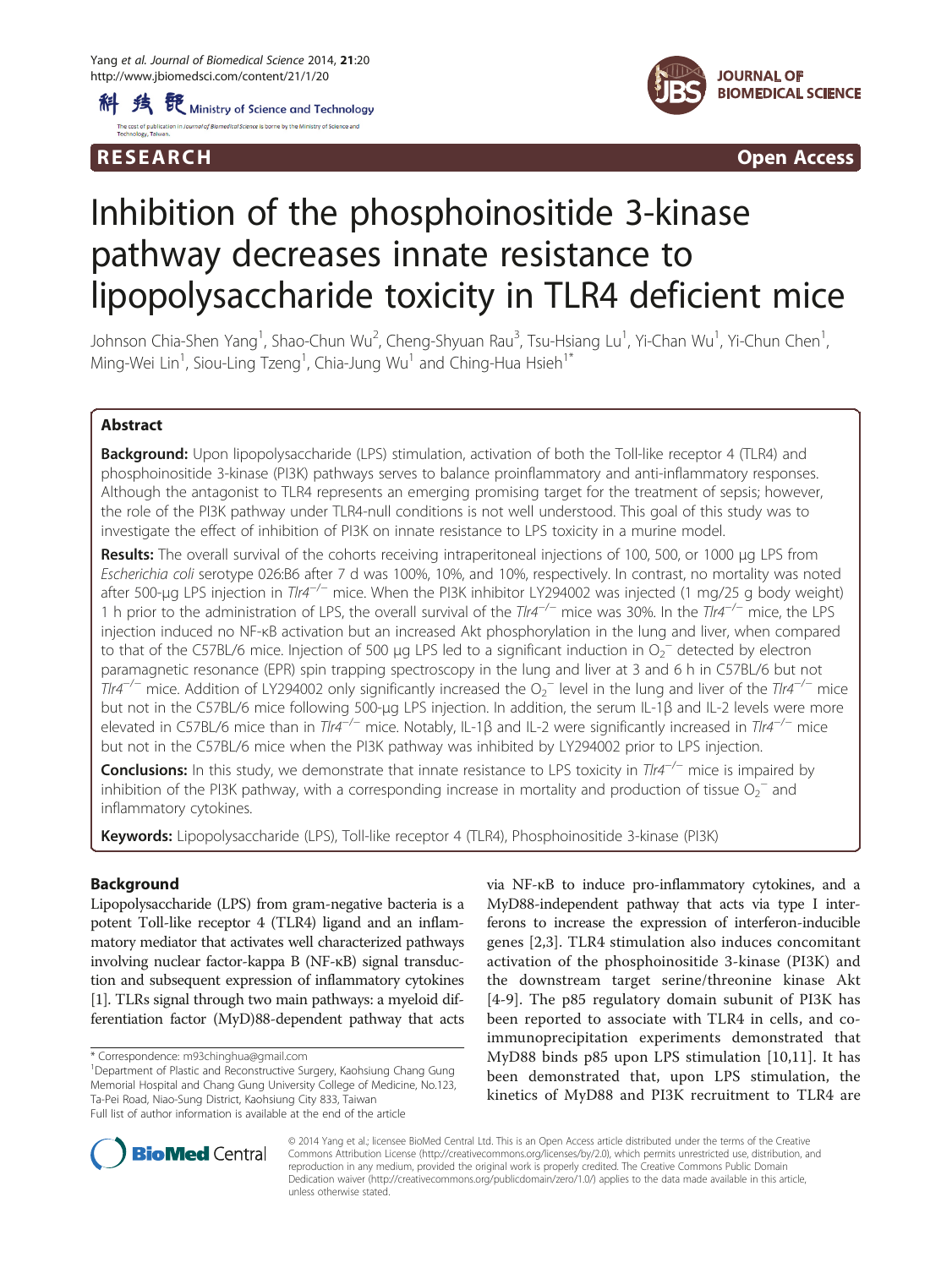similar [[11\]](#page-6-0). Moreover, MyD88 and PI3K constitutively bind as a dimer and have a direct role in the activation of PI3K [\[12](#page-6-0),[13\]](#page-6-0). The induced concomitant activation of the PI3K/Akt pathway following TLR4 stimulation was recently shown to negatively regulate the pro-inflammatory response both in vitro and in vivo [\[4](#page-6-0)-[9](#page-6-0)]. LPS-induced phosphorylation of Akt was reported to be completely TLR4-dependent [[14](#page-6-0)], and can be suppressed by a specific PI3K inhibitor, LY294002 [[15](#page-6-0)].

The PI3K/Akt signaling pathway is one of the most critical pathways involved in regulation of cell survival [[16\]](#page-6-0) and inflammatory responses [\[17\]](#page-6-0). The PI3K/Akt signaling pathway may be an endogenous negative feedback regulator and/or compensatory mechanism that serves to limit pro-inflammatory and apoptotic events in response to injurious stimuli [\[18](#page-6-0)-[20](#page-6-0)]. Recent evidence indicates that there is crosstalk between the TLR and PI3K/ Akt signaling pathways [[11,12,18-20\]](#page-6-0). LPS-induced TLR4 stimulation protects monocytes and human dendritic cells from apoptosis through PI3K/Akt- and NF-κB-dependent mechanisms by regulating the phosphorylation of NF-κB p65 at serine 536 and Akt at serine 473 [\[12](#page-6-0)]. In addition, in a murine model of cecal ligation and puncture-induced polymicrobial sepsis, inhibition of PI3K activity increased serum cytokine levels and mortality [\[20\]](#page-6-0). In contrast to these findings, stimulation of the PI3K pathway was correlated with improved outcome [[20](#page-6-0)]. Administration of endotoxin to PI3Kγ-knockout mice resulted in decreased acute lung injury, suggesting that the PI3K pathway plays an important role in the pathophysiology of endotoxic injury [[21](#page-6-0)].

Sepsis mice induced by the administration of LPS were employed as a redox disruption model because sepsis is well known to be a systemic inflammatory response syndrome related to the generation of reactive oxygen species (ROS) [[22](#page-6-0)]. LPS has been shown to generate ROS through the stimulation of LPS-binding proteins and Toll-like receptors [[23\]](#page-6-0). Furthermore, the released cytokines were shown to induce ROS generation in endothelial cells [[24](#page-6-0)]. The expression level of TLR4 determines the degree of LPS susceptibility in mice [\[25](#page-6-0)]. Manipulation of TLR4 activation has been hypothesized to modulate the innate resistance to LPS toxicity. For example, C57BL/10ScCr mice carry a deletion of the Tlr4 gene, and are thus refractory to LPS effects [[25,26\]](#page-6-0). TLR4 antagonism also restores the function of septic organs during endotoxemia [\[27,28\]](#page-6-0). The simultaneous activation of both the TLR4 and PI3K pathways upon LPS stimulation has been reported to balance the pro-inflammatory and anti-inflammatory response [[29\]](#page-6-0); Although the antagonist to TLR4 represents an emerging promising target for the treatment of sepsis; however, the role of PI3K pathway under TLR4-null conditions is not well understood. In this study, we demonstrate that innate resistance to LPS toxicity in  $T l r 4^{-/-}$  mice is reduced by the inhibition of the PI3K pathway, with a corresponding increase in mortality and production of tissue superoxide and inflammatory cytokines.

# Methods

# Animals

Eight to twelve week old male mice weighing 25–30 g were used in the study.  $Tlr4^{-/-}$  (C57BL/10ScNJ) mice were purchased from Jackson Laboratory (Bar Harbor, ME, USA). C57BL/6 mice were purchased from the National Laboratory Animal Center, Taiwan. The murine strain C57BL/10ScNJ mice have a deletion of the Tlr4 gene that results in absence of both mRNA and protein and thus in defective response to LPS stimulation. C57BL/ 6 was used as a control. All housing conditions and surgical procedures, analgesia, and assessments were in accordance with national and institutional guidelines, and an Association for Assessment and Accreditation of Laboratory Animal Care (AAALAC)–accredited SPF facility was used. The animal protocols were approved by the Institutional Animal Care and Use Committee (IACUC) of Kaohsiung Chang Gung Memorial Hospital.

## Survival studies

LPS from Escherichia coli serotype 026:B6 (catalog no. L3755) was purchased from Sigma-Aldrich (St. Louis, MO, USA). To profile the LPS toxicity, C57BL/6 mice were injected intraperitoneally (i.p.) with 100, 500, 1000 μg of LPS reconstituted in 100 μL of phosphate-buffered saline (PBS)  $(n = 10$  in each group) for survival studies. The mice were returned to their cages after LPS injection and closely monitored for up to 7 d. Mice were given ad libitum access to food and water at all times. Additional groups of  $Tlr4^{-/-}$ mice received i.p. injections of 500 μg LPS in the presence or absence of i.p. PI3K inhibitor LY294002 (1 mg/25 g body weight, Sigma-Aldrich) and were observed for survival studies ( $n = 10$  in each group). LY294002 was injected 1 h prior to the administration of LPS.

# Blood and tissue samples

C57BL/6 and  $Tlr4^{-/-}$  mice were injected i.p. with 500 µg LPS and sacrificed at 3- or 6-h post-injection. The control group was injected with 100 μL PBS. Additional groups of  $T\ell r 4^{-/-}$  mice received i.p. injections of (1 mg/ 25 g body weight) LY294002 1 h prior to the injection of 500 μg LPS (n = 6 in each group). Whole blood was drawn from the mice, and tissues, including the lungs, liver, and spleen, were harvested for western blot analysis of Akt phosphorylation and nuclear translocation of p65 as well as the measurement of superoxide  $(O_2^-)$  production. Whole blood samples (1 mL per mouse) were collected into tubes containing an anticoagulant and incubated at room temperature for 15 min prior to centrifugation at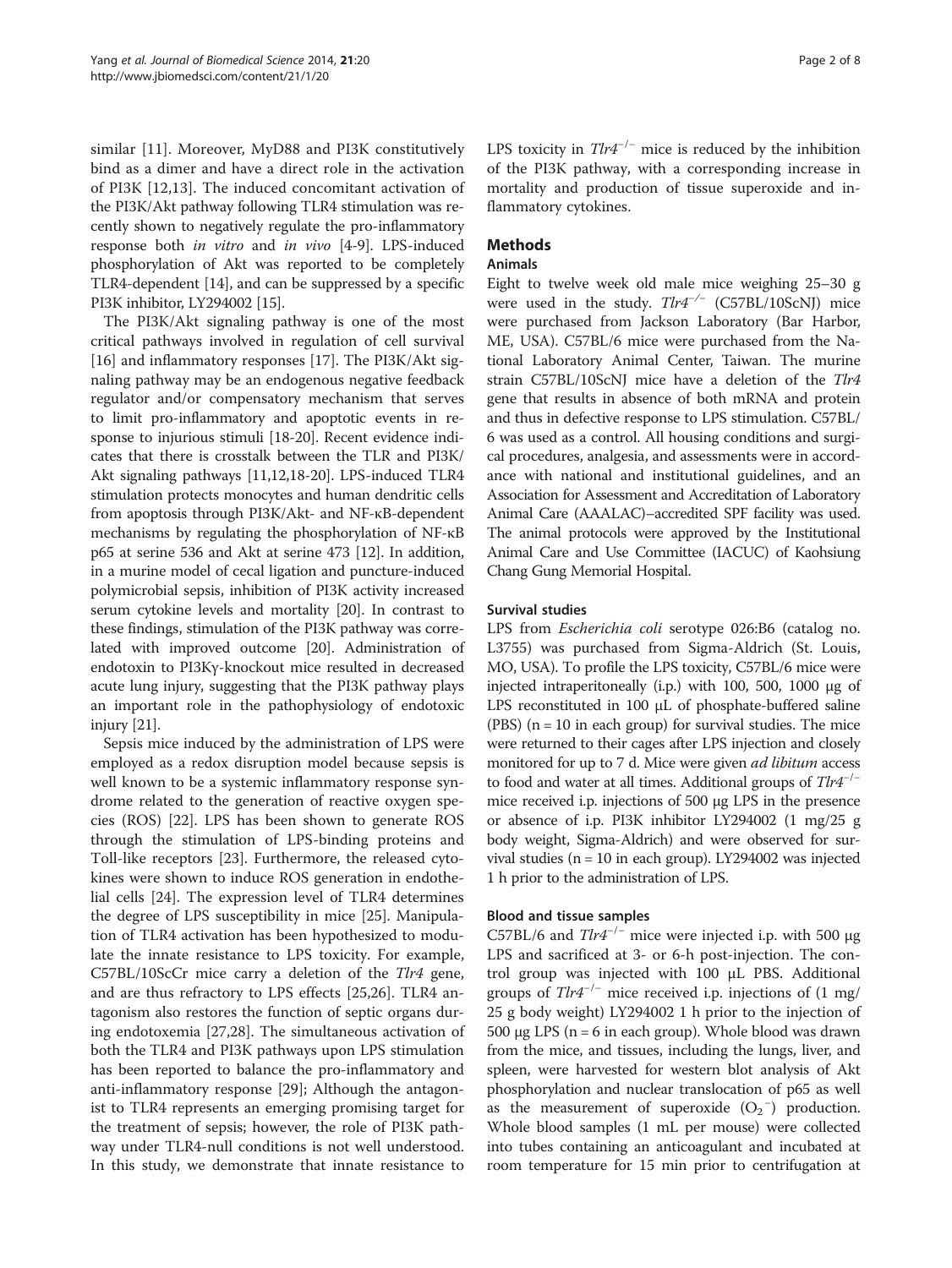$3,000 \times g$  for 10 min. White blood cells (WBCs) were slowly removed from the corresponding layers and the serum was extracted and stored at −80°C before processing for cytokine assays.

## Western blot analysis

The harvested lung, liver, and spleen tissues from wild type C57BL/6 mice and  $T l r 4^{-/-}$  mice injected with 500 μg LPS in the presence or absence of LY294002 were harvested for detection of pAkt/Akt and nuclear p65/lamin B1 proteins. We extracted the cytoplasmic and nuclear protein fractions using NE-PER extraction reagents according to the manufacturer's protocol (Pierce Biotechnology, IL, USA). Cytoplasmic and nuclear protein extracts were used for Western blot analysis. The protein samples (30 μg) were resolved on a 10% SDS-polyacrylamide gel and transferred to polyvinylidenedifluoride membranes. The membranes were then blocked with 5% skim milk in Tween-20/ PBS and incubated with various primary antibodies, including rabbit anti–phospho-Akt (Ser473), anti-Akt (Cell Signaling Technology, Danvers, MA, USA), anti-p65, and anti-lamin B1 (Santa Cruz, CA, USA) at 4°C overnight. The blots were then incubated with horseradish peroxidase–conjugated secondary antibodies at room temperature for 60 min, and developed using the ECL™ Western Blotting System (Amersham Pharmacia Biotech, Aylesbury, UK). The protein bands were quantified with the FluorChem 8900 imaging system and the AlphaEaseFC software (Alpha Innotech Corp, CA, USA).

# Superoxide measurement

Superoxide formation was measured using electron paramagnetic resonance (EPR) spin trapping spectroscopy [[30](#page-6-0)]. Briefly, harvested lung, liver, and spleen tissues were homogenized with 10 μg/mL chelex-treated PBS containing aprotinin, 0.5 μg/mL leupeptin, 0.7 μg/mL pepstatin, and 500 μM PMSF. The protein samples  $(30 \mu g)$  were mixed with 1 mM 1-hydroxy-3-carboxypyrrolidine (CPH) and 0.1 mM diethyl-tetrapentaacetic acid (DTPA) to chelate the ions of transition metals. The mixture was loaded in 50-μL glass capillary tubes (Wilmad Glass, Buena, NJ, USA). The electron paramagnetic resonance spectra were recorded using an EMX Plus EPR spectrometer (Bruker Biospin, Rheinstetten, Germany) equipped with an EMXm40X microwave bridge operating at 9.88 GHz.

# Cytokine assays

The concentrations of IL-1 $\beta$  and IL-2 in the serum samples were determined using enzyme-linked immunosorbent assay (ELISA) kits for IL-1 $\beta$  and IL-2 (lnvitrogen Corporation, CA, USA), as per the manufacturer's protocol. Sample concentrations were then calculated from a standard curve. Results are expressed as picograms per milligram (pg/mg) of protein.

## Statistical analysis

All results are presented as the mean ± standard error. An overall analysis of the differences between the group means was calculated by a one way analysis of variance (ANOVA) and an appropriate post hoc test using SPSS statistical software (SPSS 18, Chicago, IL, USA). A value of P < 0.05 was considered to indicate statistical significance.

# Results

Immediately after LPS injection, the mice showed pronounced symptoms, including reduced mobility, ruffled fur, hunched appearance, and lethargy. As shown in Figure [1,](#page-3-0) after injection of 1000-μg LPS, 80% of the C57BL/6 mice died within the first 24 h and 90% of the mice died within 48 h. After injection of 500 μg LPS, no mice died within the first 24 h; however, 90% of the mice died within 48 h. No mortality was noted throughout the experiment after injection of 100 μg of LPS. The overall survival after 7 d in the mouse groups receiving 100-, 500-, and 1000-μg LPS injections was 100%, 10%, and 10%, respectively (Figure [1A](#page-3-0)). In contrast, after injection of 500 μg LPS in the  $Tlr4^{-/-}$  mice, no mortality was noted throughout the experiment. In addition, the symptoms observed following LPS injection were less pronounced during the entire observation period and the mice regained full mobility quickly. When 1 mg/25 g body weight LY294002 was injected 1 h prior to the administration of LPS, 30% and 70% of the  $Tlr4^{-/-}$  mice died within 48 and 72 h, respectively (Figure [1B](#page-3-0)). The overall 7-d survival of the  $Tlr4^{-/-}$  mice following PI3K inhibition and injection of 500 μg LPS was 30%. Injection with 1 mg/25 g body weight LY294002 alone did not cause mortality in the  $Tlr4^{-/-}$  mice.

Injection of 500 μg LPS in the C57BL/6 mice induced activation of Akt at 3 and 6 h in the lung and liver (Figure [2](#page-3-0)); however, injection of 500 μg LPS in the  $T\ell r 4^{-/-}$  mice induced more Akt phosphorylation after 3 and 6 h in the lung and liver. There was no Akt phosphorylatoin being detected in the spleen tissue of either C57BL/6 or Tlr4<sup>-/−</sup> mice following LPS injection. Addition of LY294002 one hour prior to LPS injection effectively blocked the activation of Akt in the lung and liver of the  $Tlr4^{-/-}$  mice at 3 and 6 h post-treatment. In contrast, injection of 500 μg LPS in the C57BL/6 mice induce the signficant NF-κB activation that presented as p65 nuclear translocation at 6 h in the lung, at 3 h and 6 h in the liver, but not in the spleen tissue. Addition of LY294002 one hour prior to LPS injection did not inhibit the p65 nuclear translocation in the lung and liver of the C57BL/6 mice at 3 and 6 h posttreatment. In the  $Tlr4^{-/-}$  mice, LPS injection did not induce significant p65 nuclear translocation in all three tissues regardless of the presence or absence of LY294002 pretreatment. Injection of 500 μg LPS resulted in significantly elevated EPR signals, which were indicative of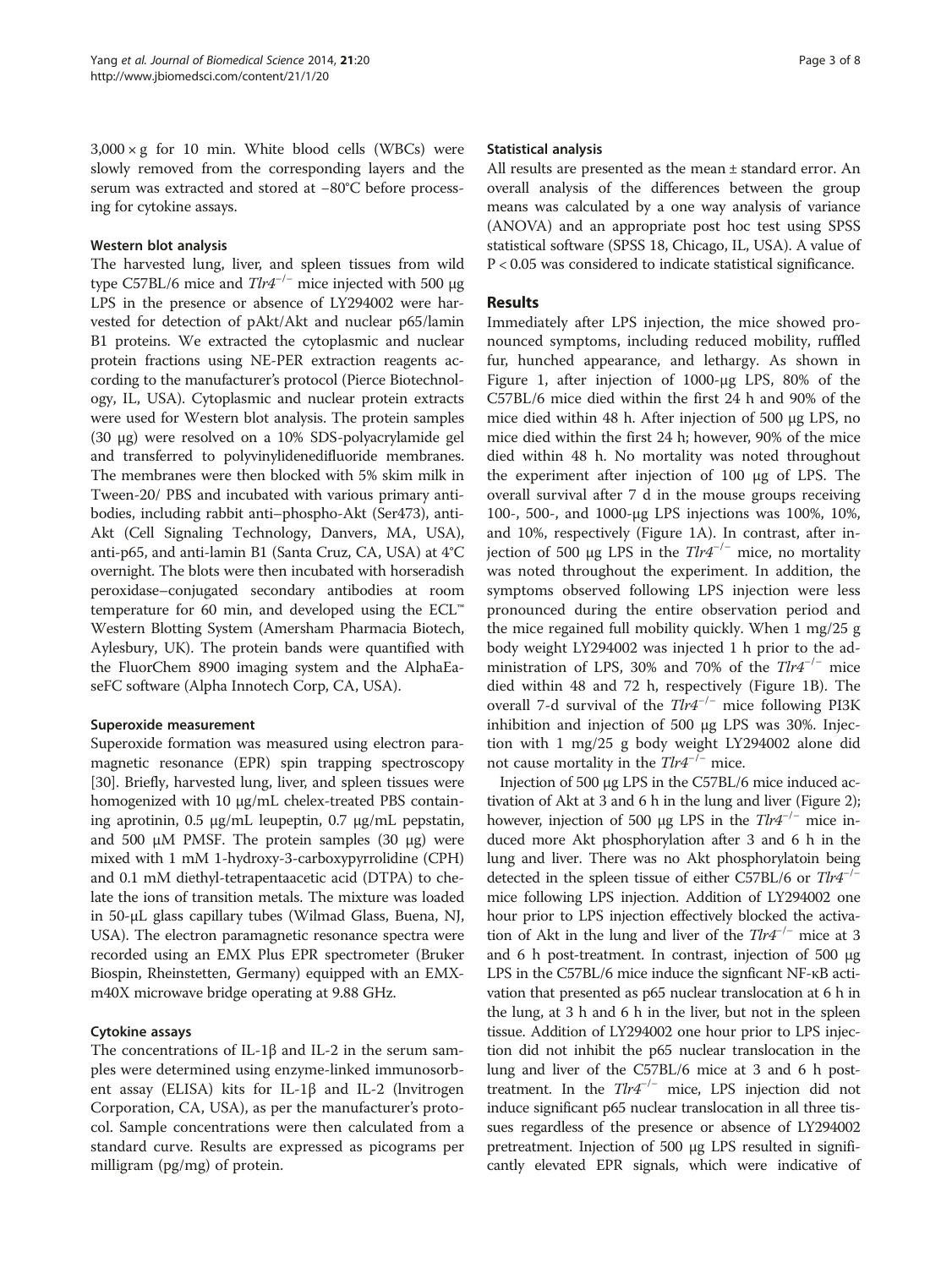<span id="page-3-0"></span>

elevated  $O_2^-$  levels, in the lung and liver of the C57BL/6 mice at 3 and 6 h post-treatment (Figure [3](#page-4-0)A). Addition of LY294002 did not significantly change the elevated  $O_2^$ levels in the lung and liver of the C57BL/6 mice at 3 and 6 h post-treatment. No change in the EPR signals was noted in the spleen tissue after LPS injection at either 3 or 6 h. In contrast, no significant elevation in EPR signals was found in the lung, liver, or spleen of  $Tlr4^{-/-}$  mice receiving injection of 500 μg LPS (Figure [3B](#page-4-0)). Inhibition of the PI3K pathway with LY294002 one hour prior to LPS injection significantly elevated the EPR signals in the lung and liver tissue of the  $Tlr4^{-/-}$  mice administered 500 μg LPS. LY294002 pretreatment alone induced no remarkable change in EPR signals in the spleen (Figure [3B](#page-4-0)).

As shown in the Figure [4,](#page-5-0) 500-μg LPS injections in the C57BL/6 mice significantly induced the expression of IL-1β at 3 and 6 h as well as IL-2 at 3 h in the serum post-treatment. LY294002 administration did not significantly change the expression of IL-1β and IL-2 in the serum of C57BL/6 mice 3 and 6 h after injection of 500 μg LPS. In contrast, injection of 500 μg LPS in the  $Tlr4^{-/-}$  mice resulted in a significantly lower induction of IL-1β expression at 3 and 6 h as well as decreased IL-2 levels 3 h post-treatment, as compared to that in C57BL/6 mice. LY294002 administration significantly increased the expression of IL-1β and IL-2 in the serum of  $Tlr4^{-/-}$  mice 3 and 6 h after injection of 500 μg LPS. However, in the  $T l r 4^{-/-}$  mice, the increase in serum IL-1β following PI3K

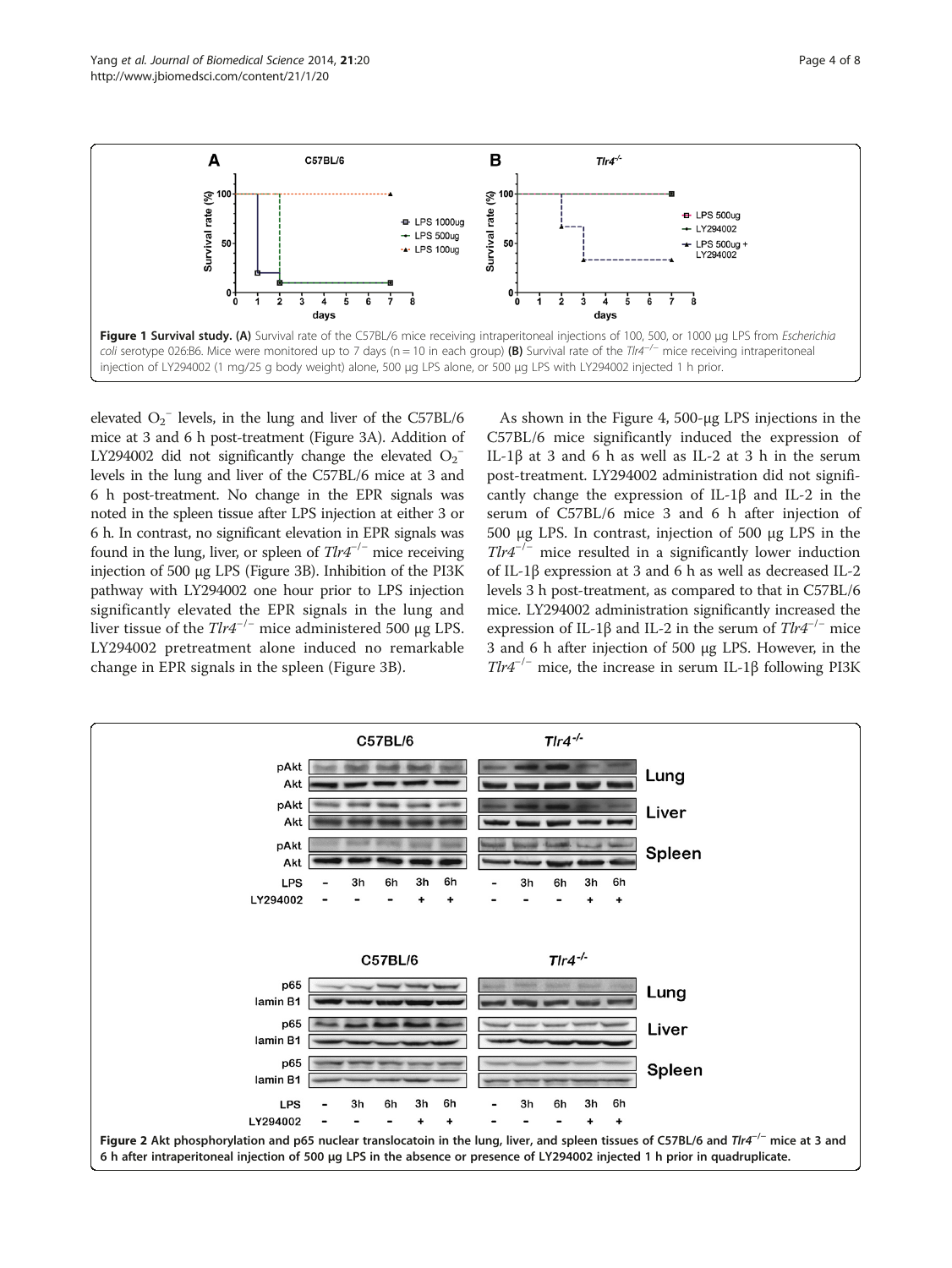pathway inhibition and LPS stimulation was not as high as that in similarly treated C57BL/6 mice. The increase in serum IL-2 levels in Tlr4<sup>-/-</sup> mice receiving LY294002 was also not as high as that in C57BL/6 mice 3 h post-LPS treatment. However, at 6 h post-treatment, the serum IL-2 levels in Tlr4−/− mice receiving LY294002 with LPS stimulation were significantly higher than that in C57BL/6 mice under the same treatment conditions.

# **Discussion**

In this study, we demonstrate that the innate resistance to LPS toxicity in  $Tlr4^{-/-}$  mice is reduced by inhibition of the PI3K pathway, with a subsequent increase in mortality

and production of tissue superoxide and inflammatory cytokines. There were many evidences that the the PI3K pathway served as up- and down-stream relationship to the TLR4 signaling pathway [[4](#page-6-0)-[9\]](#page-6-0). However, there were some reports describing a parallel function of PI3K pathway to balance the effect of TLR4 activation [\[18-20\]](#page-6-0). In this study, LPS injection induced no NF-κB activation but an increased Akt phosphorylation in the lung and liver of the Tlr4−/<sup>−</sup> mice, when compared to that of the C57BL/6 mice, implying there is an important role of PI3K pathway in mediating the inflammatory response in the TLR4-null condition. These results also suggest that, following LPS stimulation, there may be an alternative pathway for the

<span id="page-4-0"></span>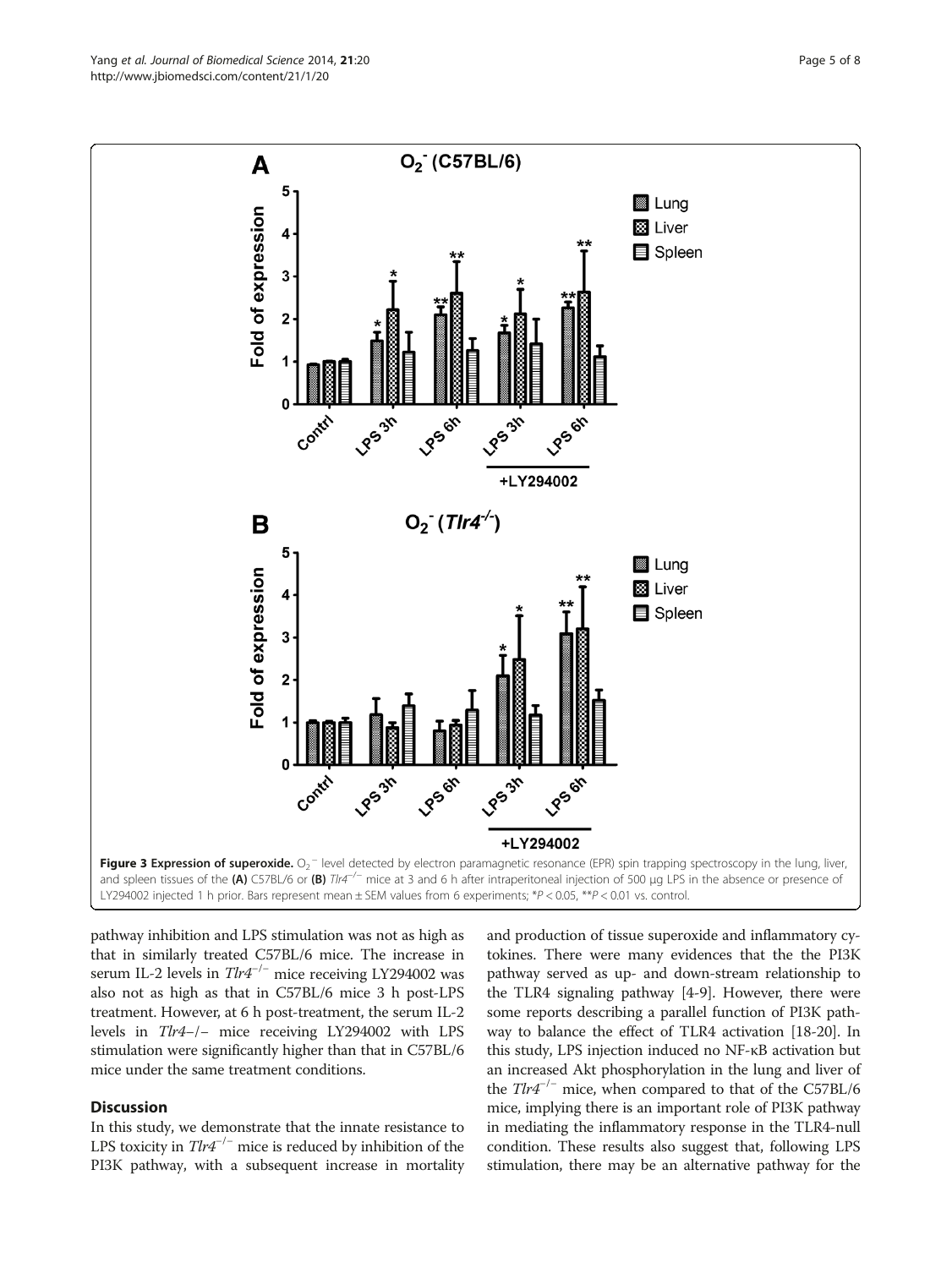<span id="page-5-0"></span>

activation of PI3K that is independent of the TLR4/ MyD88 axis, and that this PI3K pathway upon activation exerts anti-inflammatory effects under TLR4-null conditions. Previously, it has also been demonstrated that inhibition of PI3K activity increases LPS-induced interferon β (IFN-β) synthesis [\[31,](#page-6-0)[32](#page-7-0)]. In contrast, the LPS-induced phosphorylation of Akt is markedly diminished in macrophages from IFN- $\beta$ <sup>-/-</sup> mice [[33](#page-7-0)]. However, relatively little is known regarding the contribution of the MyD88 independent pathway to PI3K activation.

TLR4 activates immune responses by sensing not only microbial structures such as bacterial LPS but also some endogenous "danger" molecules released by damaged host cells [[34,35](#page-7-0)]. Inflammatory responses induced by sterile stimuli are very similar to responses during infection, and are mediated by common receptors and pathways [\[36,37](#page-7-0)]. Multiple studies using  $TLR^{-/-}$  animals or targeted gene silencing of Tlr4 have shown that both inflammation and injury responses like those in ischaemia/reperfusion (I/R) are partially TLR4-dependent [[14](#page-6-0),[38](#page-7-0)-[40](#page-7-0)]. Similarly, there is a balance between the TLR/NF-κB and PI3K/Akt signaling pathways in mediating the inflammation and injury response during sterile inflammation. For example, activation of the PI3K/Akt signaling pathway has been reported to be associated with decreased myocardial ischemic injury through the modulation of TLR4-mediated signaling [[41](#page-7-0)]. The ability of LPS pre-treatment to induce cardioprotection following ischemia/reperfusion is mediated through a PI3K/Akt-dependent mechanism [\[12\]](#page-6-0). Pharmacological inhibition of PI3K with LY294002 abrogated the protective effect of LPS pre-treatment in myocardial I/R injury [[12](#page-6-0)].

In a study of time courses expression of inflammatory mediators, including IL-1 $\alpha$ , IL-1 $\beta$ , IL-2, IL-3, IL-4, IL-5, IL-6, IL-9, IL-12(p40), IL-13, Eotaxin (CCL11), G-CSF, GM-CSF, IFN-γ, KC (CXCL1), MCP-1 (CCL2), MIP-1α,

(CCL3), MIP-1 $\beta$  (CCL4), RANTES (CCL5) and TNF- $\alpha$ , of C57BL/6 mice receiving intraperitoneal injection of LPS [\[42](#page-7-0)], significant inductions of all mediators were found, with most mediators reached their maximum around 6–12 h. Interesting, there was a rapid fall following only 1 h rapid surge of TNFα. In addition, although there was extraordinary high amounts of IL-6, which was deemed as prototypical cytokine for endotoxemia and sepsis studies, around 3–12 h, there was no statistically significant change at 24 h. In this study, we chosed IL-1β and IL-2 as representive cytokines for measurement and revealed that the administration of LY294002 prior to LPS injection significantly increased the serum expression of IL-1β and IL-2 in  $T\ell r4^{-/-}$  mice 3 and 6 h after injection of 500 μg LPS. These data are consistent with a report that inhibition of PI3K in vivo resulted in significant increases in circulating IL-1β, IL-2, IL-6, IL-10, IL-12, and TNF-α during polymicrobial sepsis [\[20\]](#page-6-0) as well as in vitro studies [[6\]](#page-6-0) demonstrating the inhibitory effect of the PI3K/Akt pathway on release of these cytokines. Notably, in the absence of LPS stimulation, inhibitors of Akt or PI3K had no discernible effect on pro- or anti-inflammatory cytokine production as compared to untreated controls [\[43\]](#page-7-0). Our results demonstrated that, in the  $Tlr4^{-/-}$  mice, the increase in serum IL-1β and IL-2 levels 3 h after LPS treatment and a concurrent inhibition of the PI3K pathway was still not as high as the corresponding increase in serum cytokine levels in C57BL/6 mice. In addition, at 6 h, the level of IL-2 in  $Tlr4^{-/-}$  mice receiving LY294002 was significantly higher than that in the serum of the C57BL/6 mice after LPS treatment. The significance and mechanism of this differential regulation of in vivo cytokine expression after PI3K inhibition in the  $Tlr4^{-/-}$  mice is not clear. However, it should also be noted that the precise role of circulating cytokines in the pathophysiology of sepsis/septic shock is still controversial [\[44\]](#page-7-0), and there is no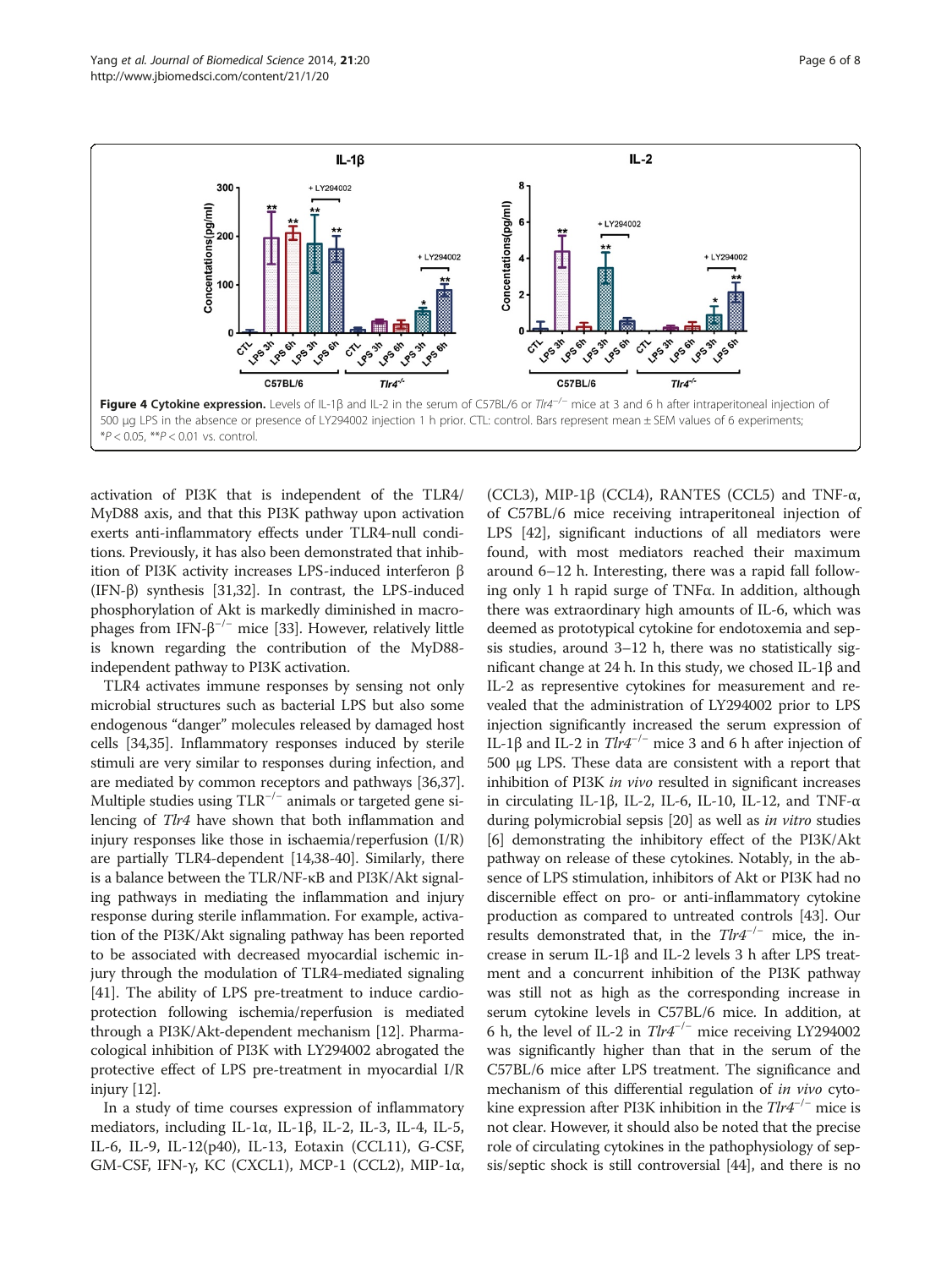<span id="page-6-0"></span>definitive cause-and-effect relationship between systemic cytokine levels and survival outcome in sepsis [\[44\]](#page-7-0).

## Conclusion

In this study, we demonstrate that innate resistance to LPS toxicity in  $Tlr4^{-/-}$  mice is impaired by inhibition of the PI3K pathway, with a corresponding increase in mortality and production of tissue  $O_2^-$  and inflammatory cytokines.

## Competing interests

The authors declare that they have no competing interests.

## Authors' contributions

JCY, SCW, and CSR contributed to analysis and acquisition of all data and the writing of the manuscript. THL and SLT participated in the animal surgery and acquisition of the study specimens. YCC and CJW participated in Western blotting experiment and superoxide measurement. YCW contributed to ELISA study. MWL participated in analysis of all data. CHH contributed to the design of animal study, interpretation of the analyzed results and the writing of the manuscript. All authors read and approved the final manuscript.

## Acknowledgements

The work was supported by Chang Gung Memorial Hospital (CMRPG8A0263 to CS Rau and CMRPG8C1001 to CH Hsieh), Taiwan.

## Author details

<sup>1</sup>Department of Plastic and Reconstructive Surgery, Kaohsiung Chang Gung Memorial Hospital and Chang Gung University College of Medicine, No.123, Ta-Pei Road, Niao-Sung District, Kaohsiung City 833, Taiwan. <sup>2</sup>Department of Anesthesiology, Kaohsiung Chang Gung Memorial Hospital and Chang Gung University College of Medicine, Kaohsiung City 833, Taiwan. <sup>3</sup>Department of Neurosurgery, Kaohsiung Chang Gung Memorial Hospital and Chang Gung University College of Medicine, Kaohsiung City 833, Taiwan.

#### Received: 1 November 2013 Accepted: 6 March 2014 Published: 11 March 2014

## References

- 1. Bryant CE, Spring DR, Gangloff M, Gay NJ: The molecular basis of the host response to lipopolysaccharide. Nat Rev Microbiol 2010, 8:8–14.
- Bernard NJ, O'Neill LA: Mal, more than a bridge to MyD88. IUBMB Life 2013, 65:777–786.
- Broad A, Kirby JA, Jones DE: Toll-like receptor interactions: tolerance of MyD88-dependent cytokines but enhancement of MyD88-independent interferon-beta production. Immunology 2007, 120:103–111.
- 4. Fukao T, Tanabe M, Terauchi Y, Ota T, Matsuda S, Asano T, Kadowaki T, Takeuchi T, Koyasu S: PI3K-mediated negative feedback regulation of IL-12 production in DCs. Nat Immunol 2002, 3:875–881.
- Fukao T, Koyasu S: PI3K and negative regulation of TLR signaling. Trends Immunol 2003, 24:358–363.
- 6. Guha M, Mackman N: The phosphatidylinositol 3-kinase-Akt pathway limits lipopolysaccharide activation of signaling pathways and expression of inflammatory mediators in human monocytic cells. J Biol Chem 2002, 277:32124–32132.
- Molnarfi N, Gruaz L, Dayer JM, Burger D: Opposite regulation of IL-1beta and secreted IL-1 receptor antagonist production by phosphatidylinositide-3 kinases in human monocytes activated by lipopolysaccharides or contact with T cells. J Immunol 2007, 178:446–454.
- 8. Arranz A, Androulidaki A, Zacharioudaki V, Martinez C, Margioris AN, Gomariz RP, Tsatsanis C: Vasoactive intestinal peptide suppresses toll-like receptor 4 expression in macrophages via Akt1 reducing their responsiveness to lipopolysaccharide. Mol Immunol 2008, 45:2970–2980.
- 9. Keck S, Freudenberg M, Huber M: Activation of murine macrophages via TLR2 and TLR4 is negatively regulated by a Lyn/PI3K module and promoted by SHIP1. J Immunol 2010, 184:5809–5818.
- 10. Katso R, Okkenhaug K, Ahmadi K, White S, Timms J, Waterfield MD: Cellular function of phosphoinositide 3-kinases: implications for development, homeostasis, and cancer. Annu Rev Cell Dev Biol 2001, 17:615–675.
- 11. Ojaniemi M, Glumoff V, Harju K, Liljeroos M, Vuori K, Hallman M: Phosphatidylinositol 3-kinase is involved in Toll-like receptor 4-mediated cytokine expression in mouse macrophages. Eur J Immunol 2003, 33:597–605.
- 12. Ha T, Hua F, Liu X, Ma J, McMullen JR, Shioi T, Izumo S, Kelley J, Gao X, Browder W, Williams DL, Kao RL, Li C: Lipopolysaccharide-induced myocardial protection against ischaemia/reperfusion injury is mediated through a PI3K/Akt-dependent mechanism. Cardiovasc Res 2008, 78:546–553.
- 13. Loiarro M, Sette C, Gallo G, Ciacci A, Fanto N, Mastroianni D, Carminati P, Ruggiero V: Peptide-mediated interference of TIR domain dimerization in MyD88 inhibits interleukin-1-dependent activation of NF-{kappa}B. J Biol Chem 2005, 280:15809–15814.
- 14. Jiang N, Zhang X, Zheng X, Chen D, Zhang Y, Siu LK, Xin HB, Li R, Zhao H, Riordan N, Ichim TE, Quan D, Jevnikar AM, Chen G, Min W: Targeted gene silencing of TLR4 using liposomal nanoparticles for preventing liver ischemia reperfusion injury. Am J Transplant 2011, 11:1835–1844.
- 15. Laird MH, Rhee SH, Perkins DJ, Medvedev AE, Piao W, Fenton MJ, Vogel SN: TLR4/MyD88/PI3K interactions regulate TLR4 signaling. J Leukoc Biol 2009, 85:966–977.
- 16. Rodon J, Dienstmann R, Serra V, Tabernero J: Development of PI3K inhibitors: lessons learned from early clinical trials. Nat Rev Clin Oncol 2013, 10:143–153.
- 17. Cantley LC: The phosphoinositide 3-kinase pathway. Science 2002, 296:1655–1657.
- 18. Hua F, Ha T, Ma J, Li Y, Kelley J, Gao X, Browder IW, Kao RL, Williams DL, Li C: Protection against myocardial ischemia/reperfusion injury in TLR4-deficient mice is mediated through a phosphoinositide 3-kinase-dependent mechanism. J Immunol 2007, 178:7317–7324.
- 19. Kamo N, Ke B, Busuttil RW, Kupiec-Weglinski JW: PTEN-mediated Akt/betacatenin/Foxo1 signaling regulates innate immune responses in mouse liver ischemia/reperfusion injury. Hepatology 2013, 57:289–298.
- 20. Williams DL, Ozment-Skelton T, Li C: Modulation of the phosphoinositide 3-kinase signaling pathway alters host response to sepsis, inflammation, and ischemia/reperfusion injury. Shock 2006, 25:432–439.
- 21. Yum HK, Arcaroli J, Kupfner J, Shenkar R, Penninger JM, Sasaki T, Yang KY, Park JS, Abraham E: Involvement of phosphoinositide 3-kinases in neutrophil activation and the development of acute lung injury. J Immunol 2001, 167:6601–6608.
- 22. Cohen J: The immunopathogenesis of sepsis. Nature 2002, 420:885-891.
- 23. Sriskandan S, Altmann DM: The immunology of sepsis. J Pathol 2008, 214:211–223.
- 24. Tolando R, Jovanovic A, Brigelius-Flohe R, Ursini F, Maiorino M: Reactive oxygen species and proinflammatory cytokine signaling in endothelial cells: effect of selenium supplementation. Free Radic Biol Med 2000, 28:979–986.
- 25. Kalis C, Kanzler B, Lembo A, Poltorak A, Galanos C, Freudenberg MA: Toll-like receptor 4 expression levels determine the degree of LPS-susceptibility in mice. Eur J Immunol 2003, 33:798-805.
- 26. Qureshi ST, Lariviere L, Leveque G, Clermont S, Moore KJ, Gros P, Malo D: Endotoxin-tolerant mice have mutations in Toll-like receptor 4 (Tlr4). J Exp Med 1999, 189:615-625.
- 27. Ehrentraut S, Lohner R, Schwederski M, Ehrentraut H, Boehm O, Noga S, Langhoff P, Baumgarten G, Meyer R, Knuefermann P: In vivo Toll-like receptor 4 antagonism restores cardiac function during endotoxemia. Shock 2011, 36:613-620.
- 28. Sugiyama K, Muroi M, Tanamoto K: A novel TLR4-binding peptide that inhibits LPS-induced activation of NF-kappaB and in vivo toxicity. Eur J Pharmacol 2008, 594:152–156.
- 29. Woodgett JR, Ohashi PS: GSK3: an in-Toll-erant protein kinase? Nat Immunol 2005, 6:751–752.
- 30. Culcasi M, Benameur L, Mercier A, Lucchesi C, Rahmouni H, Asteian A, Casano G, Botta A, Kovacic H, Pietri S: EPR spin trapping evaluation of ROS production in human fibroblasts exposed to cerium oxide nanoparticles: evidence for NADPH oxidase and mitochondrial stimulation. Chem Biol Interact 2012, 199:161–176.
- 31. Wang H, Garcia CA, Rehani K, Cekic C, Alard P, Kinane DF, Mitchell T, Martin M: IFN-beta production by TLR4-stimulated innate immune cells is negatively regulated by GSK3-beta. J Immunol 2008, 181:6797–6802.